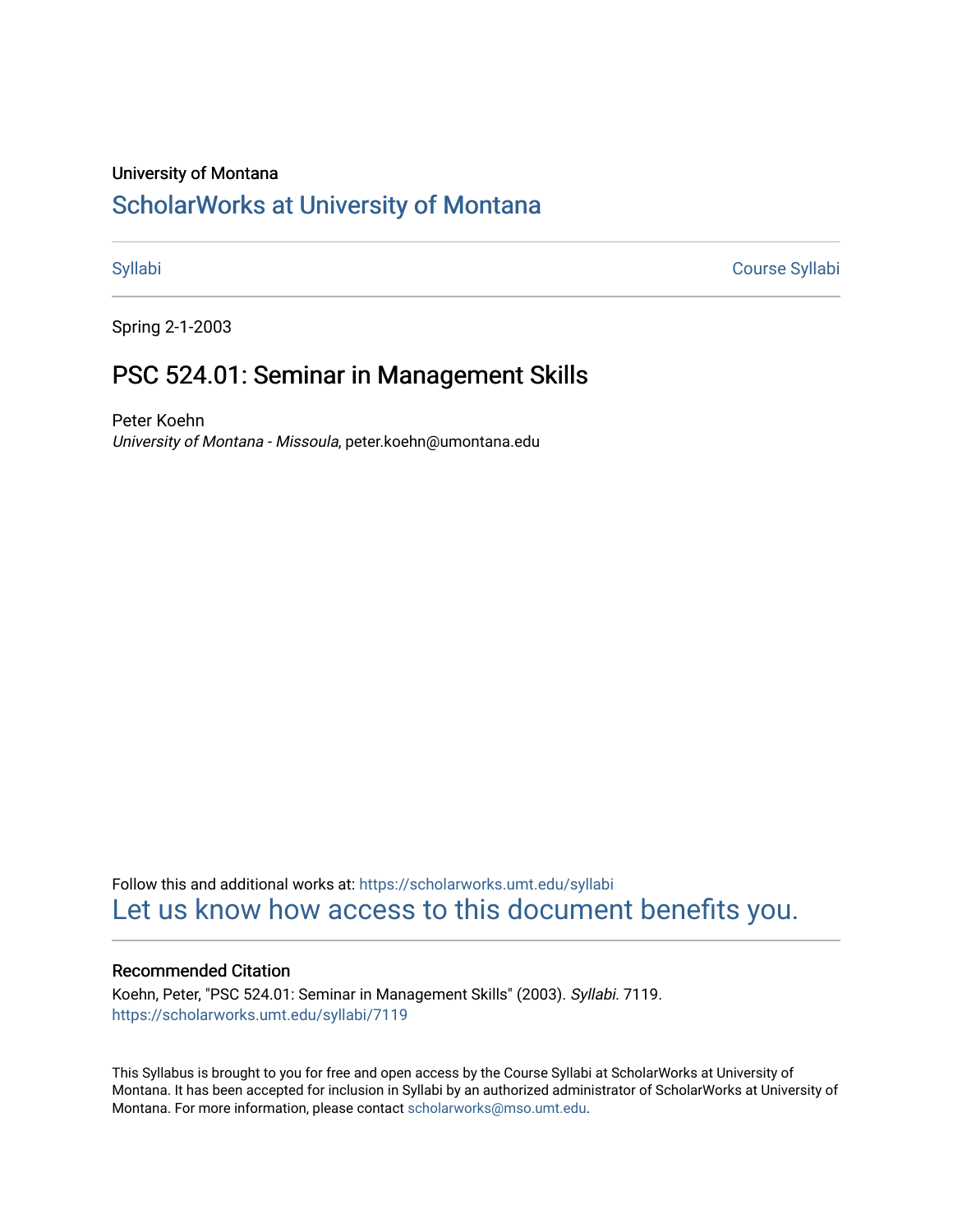P Sc 524 (3 er) **Seminar in Management Skills** Spring 2003 M 2-4; W 12-12:30, 2-3:30;

Peter Koehn Office: LA 416 x5294 and by appointment

## Course Description

The seminar focuses on skills that research has shown to be important contributors to managerial effectiveness in public and not-for-profit organizations. Students will assess their current strengths and weaknesses in each behavioral area, increase their cognitive understanding of these personal and organizational skills, and begin the process of expanding and enhancing their competency by applying the behavioral principles they learn to a variety of case studies and exercises.

## Course Objectives

The course is organized around an integrated, comprehensive learning model designed to change learners' management behavior through skill assessment, learning, analysis, and practice. Specifically, we will concentrate on developing practical management skills in self-assessment, oral and written presentations, managing stress, conducting meetings, communicating supportively, gaining power and influence, motivating, managing conflict, empowering and delegating, interacting in multiculturalorganizational contexts, and participating in interviews.

## Course Conduct

The approach to this seminar can be described as application-oriented education. The experiential aspects of the course are to be used for practice, not discovery. The professor's role is to facilitate student involvement by creating a learning process and an environment in which participants are motivated to find answers to their questions and to expand and sharpen their behavioral skills. Class attendance and participation are crucial.

## Required Text

 David A. Whetten and Kim S. Cameron, *Developing Management Skills,* 5th edition (Prentice Hall, 2002).

e-res materials (password is 52401)

## Course Requirements and Assessment

Class participation: *completion of assigned pre-class activities, participation in seminar discussions, involvement in exercises, role plays, and case analyses, contributions to group activities, support for classmates* ' *learning experience.* 33%

Individual written and oral assignments and exercises. 33%

Group Projects. 33%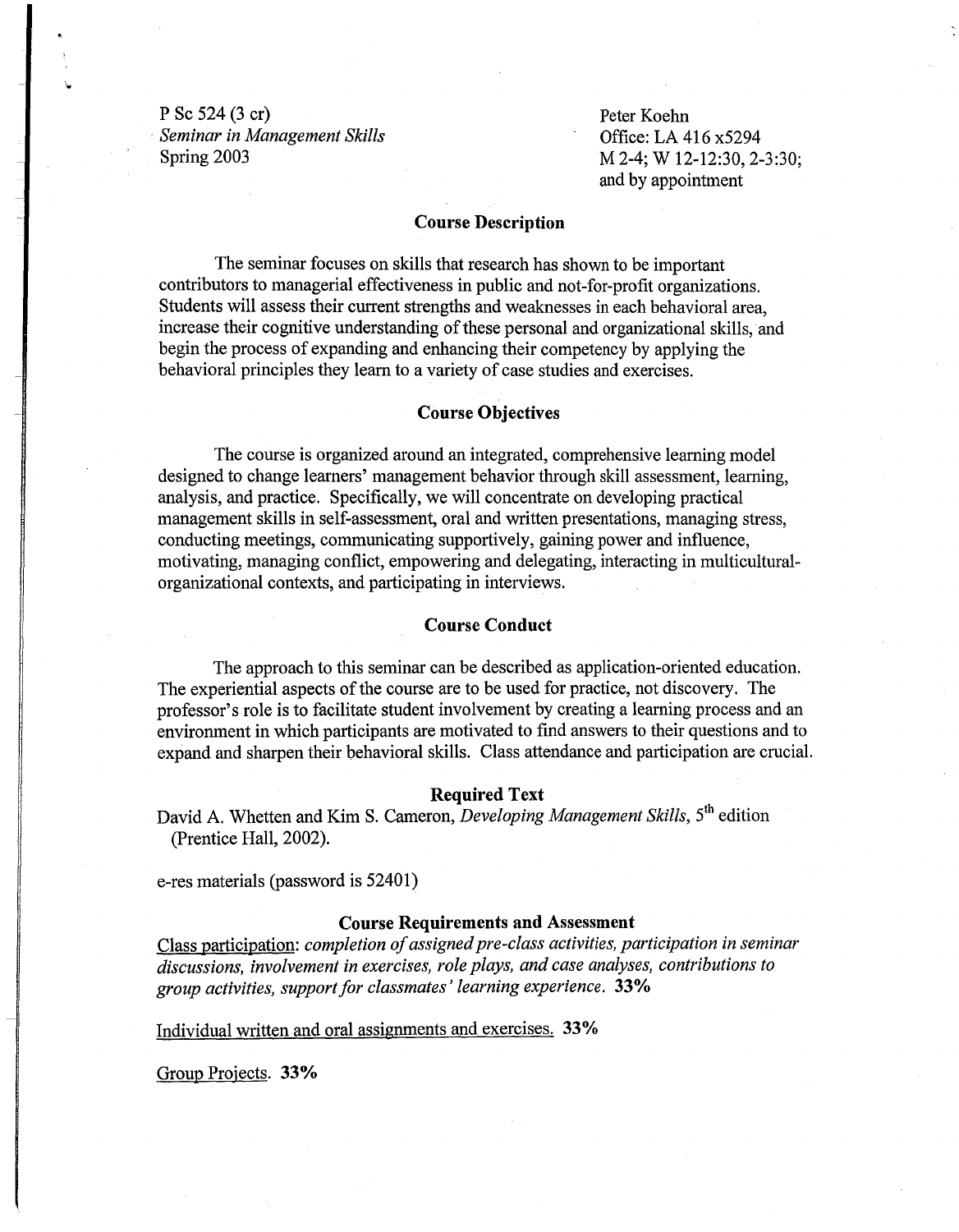#### **Course Outline and Weekly Preparations**

## 27 January **Introduction**

#### 3 February **Developing Self-awareness**

*Pre-class Preparation:* 

Step #1. Read pp. 1-22.

Step #2. Complete and score step 1 of the *personal assessment of management skills* survey.

Step #3. Complete and score step 2 of the *PAMS* survey (see special instructions)

Step #4. Complete *what does it take to be an effective manager* exercise (interview 2 mangers)

Step #5. Complete *SSS Software* exercise (allocate 3 hours)

Step #6. Complete and score step **1**of*self-awareness diagnostic survey* 

Step #7. Complete and score *defining-issues test* 

Step #8. Complete and score *learning-style inventory* 

#### lOFeb **Developing Self-awareness** (continued)

*Pre-class Preparation* 

Step **#1.** Complete and score *locus-of-control scale* 

Step #2. Complete and score *tolerance-of-ambiguity scale* 

Step #3. Complete and score *fundamental interpersonal relations orientation-behavior scale* 

Step #4. Read pp. 56-83.

17Feb Presidents' Day - no class

## 24Feb **Effective Written and Oral Presentations**

#### *Pre-class Preparation:*

Step # 1. Read pp. 496-512

Step # 2. Read M.E. Sharpe, "Style points" (e-res)

Step # 3. Correct *Prof. Koehn's Favorit Mastakes* 

#### 3 March **Managing Stress**

*Pre-class Preparation:* 

Step **#1.** (a) Complete and score step 1 of*stress-mgt* diagnostic survey

(b) Complete and score *time-mgt* survey

(c) Complete and score *type-A-personality inventory* 

(d) Complete and score *social-readjustment-rating scale* 

(e) Answer *three sources ofpersonal stress questions*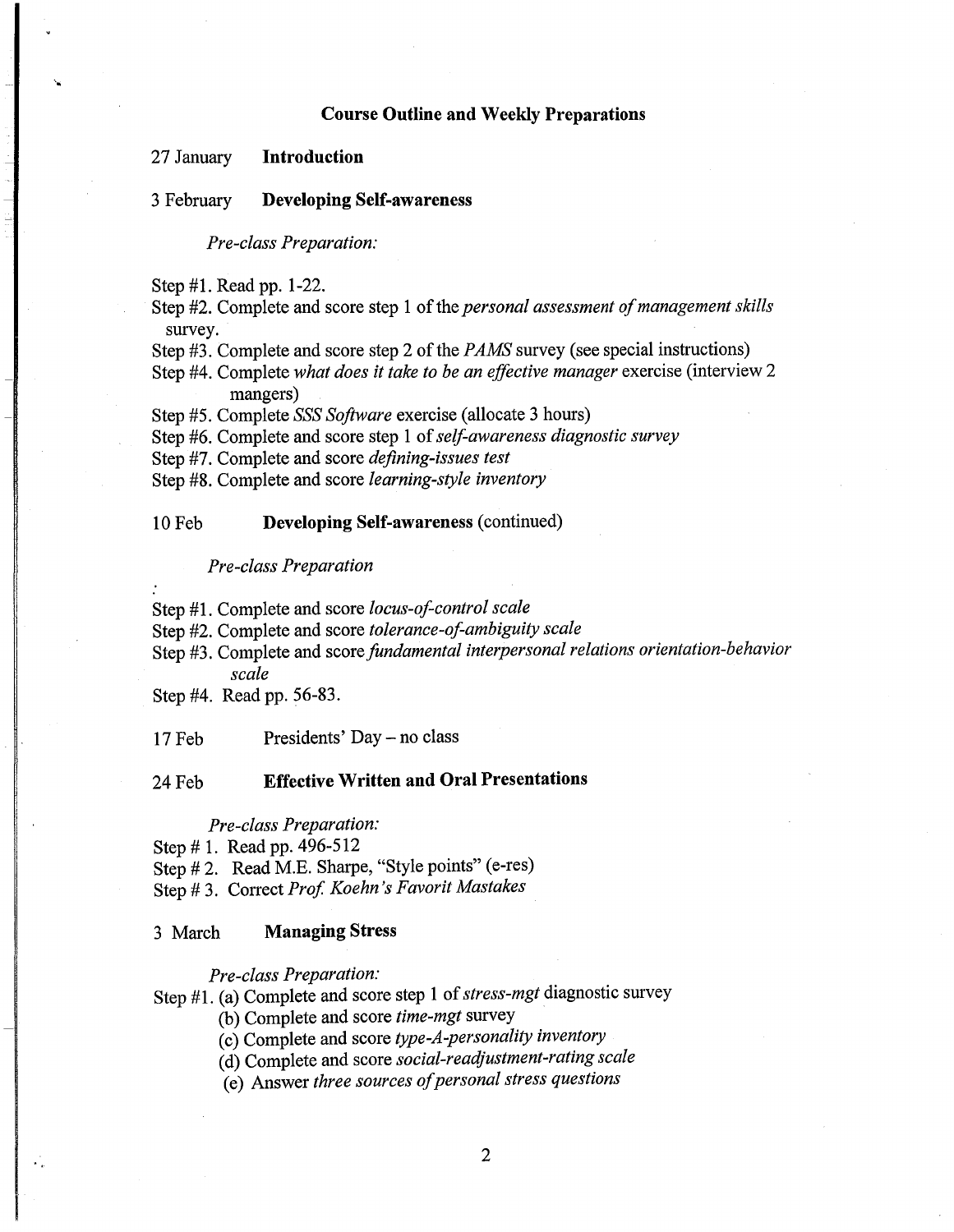Step# 2. Read pp. 104-146.

## Step# 3. (a) Complete *small-wins-strategy exercise*

- (b) Complete *life-balance analysis* (recommended)
- (c) Complete *deep-relaxation exercise* (recommended)
- (d) Complete assignments  $5 & 6$  on page 153 (recommended)

## **\*\*Group meeting agenda due**

## **\*\*Group topic proposal for organizational problem project due**

## 10 March **Coaching, Counseling, and Communicating Supportively**

## *Pre-class Preparation:*

- Step #1. (a) Complete and score step 1 of *supportive-communication* diagnostic survey (b) Complete and score *communication-styles* survey \_
- Step #2. Read pp. 216-245
- Step #3. Complete one of these: assignment 1, 2, or 3 on page 248 (recommended)
- Step #4. Initiate a *PMl system* at your workplace and evaluate results (recommended)

## ·17 March **Conducting Meetings**

## *Pre-class Preparation:*

- (a) Read pp. 546-553
- (b) Prepare to hold meeting (pp. 555-556) on group projects

## *In-class: Meetings, Bloody Meetings* video (VT04246, 35 minutes) Groups conduct meetings according to best management practices Group project and outline preparation

24 March Spring Break

31 March **Gaining Power and Influence** 

#### *Pre-class Preparation:*

- Step # 1. (a) Complete and score step 1 of *gaining power* & *influence* diagnostic survey (b) Complete and score *using-influence-strategies* survey
- Step #2. Read pp. 255-294
- Step #3. Complete assignment 1,2,3, or 5 on page 271 (recommended)

# **\*\*Group organizational-problem-project outline due**

## 7 April **Motivating Others**

*Pre-class Preparation:* 

- Step# 1. (a) Complete and score step 1 of *diagnosing poor performance and enhancing motivation* survey
	- (b) Complete and score *work-performance-assessment* survey
- Step# 2. Read pp. 304-341